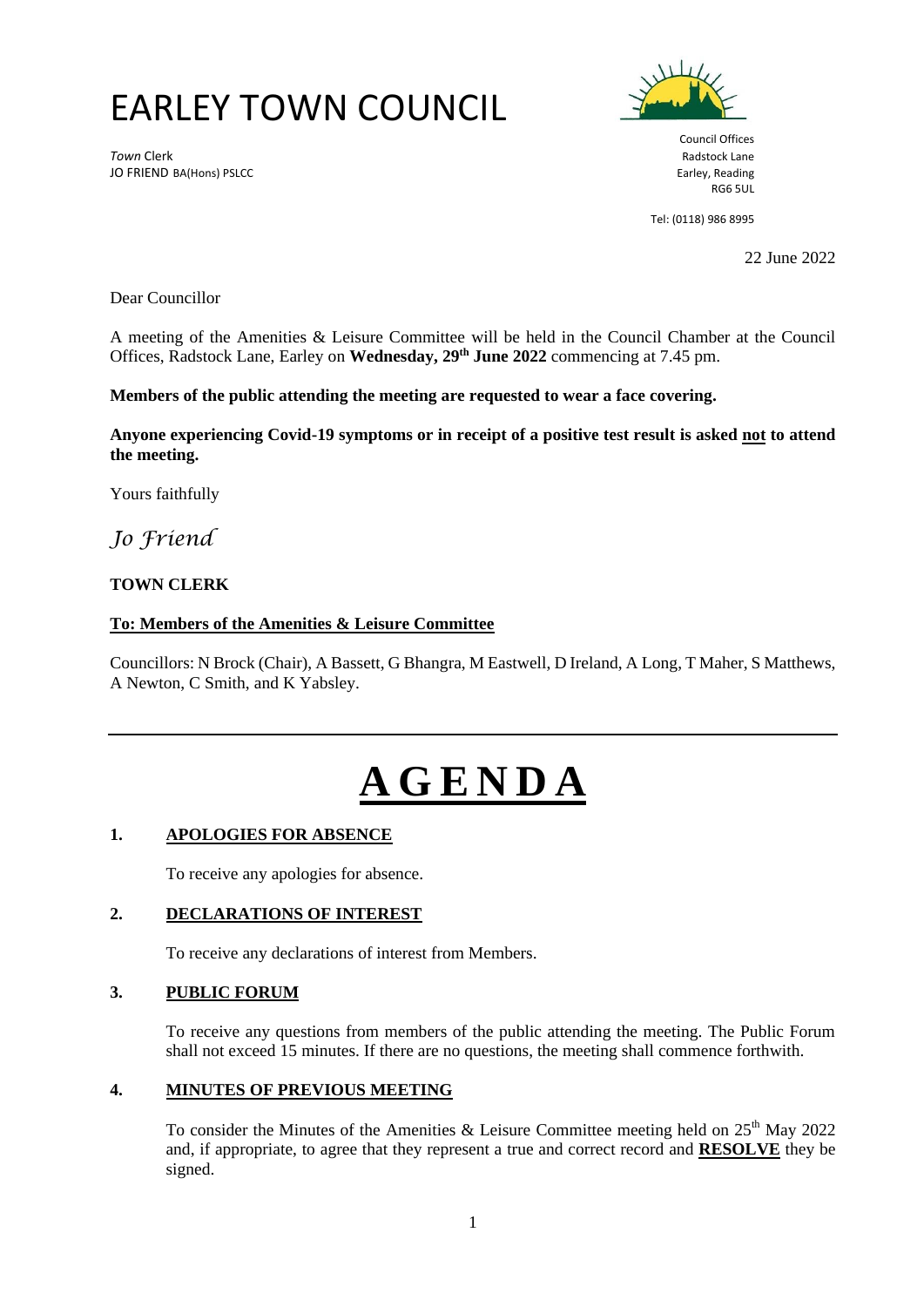# **5. GREEN FAIR – 6 th AUGUST 2022**

- 5.1 To receive the latest update on preparations for this year's Green Fair event.
- 5.2 To receive an update from Councillor C Smith on the proposals for a town councillors' stall at the Green Fair.

# **6. CULVER LANE ALLOTMENTS**

To receive an update on any issues relevant to the allotment site.

# **7. TELEPHONE KIOSKS**

To note that the transfer of ownership of the two red telephone boxes to Earley Town Council has been completed. BT will now remove the telephony equipment. Ideas for possible uses of the telephone boxes will be discussed at the next Amenities and Leisure Committee meeting.

# **8. RADSTOCK COMMUNITY SPACE**

To note that further progress has been made on the refurbishment of the new community space at Radstock Lane Community Centre. The new window blinds have been ordered and officers are in the process of purchasing new crockery, kitchen electricals and decorative items.

# **9. TREE PLANTING IN BULMERSHE PARK**

To note that Friends of Bulmershe Open Space have been in discussions with WBC about its request that tree planting is carried out in Bulmershe Park, an area that is managed by Woodley Town Council and Earley Town Council. WBC's Green Infrastructure Special Projects Manager has provided sketches of the proposals, these have been supplied to members of the Amenities and Leisure Committee for their information.

Councillor S Matthews, a member of FoBOS, to provide a verbal update.

#### **10. BUS SHELTERS**

To note that orders have been placed for two replacement bus shelters in North Earley. The contractor is in the process of obtaining a street works permit from Wokingham Borough Council and expects the installation to be completed within the next five weeks.

# **11. 'LET IT BLOOM IN JUNE'**

To note that Earley Town Council's participation in Plantlife's 'No Mow May' has been continued into 'Let it Bloom in June'. Pathways have been cut through the longer growth to assist pedestrians and dog walkers. One noticeable benefit of the reduction in mowing has been the growth of numerous Bee Orchids at a town council site.

# **12. NEW WBC ANTI-SOCIAL BEHAVIOUR SERVICE**

To receive an update from Wokingham Borough Council's anti-social behaviour service.

# **13. CITIZENS ADVICE WOKINGHAM**

To note that, due to an increase in requests for assistance, Citizens Advice Wokingham is looking to recruit more part-time volunteer advisors. Full training and support will be given. Details of the call for volunteers have been posted on the ETC website and notice boards and further information can be found at [www.citizensadvicewokingham.org.uk/volunteer.](http://www.citizensadvicewokingham.org.uk/volunteer)